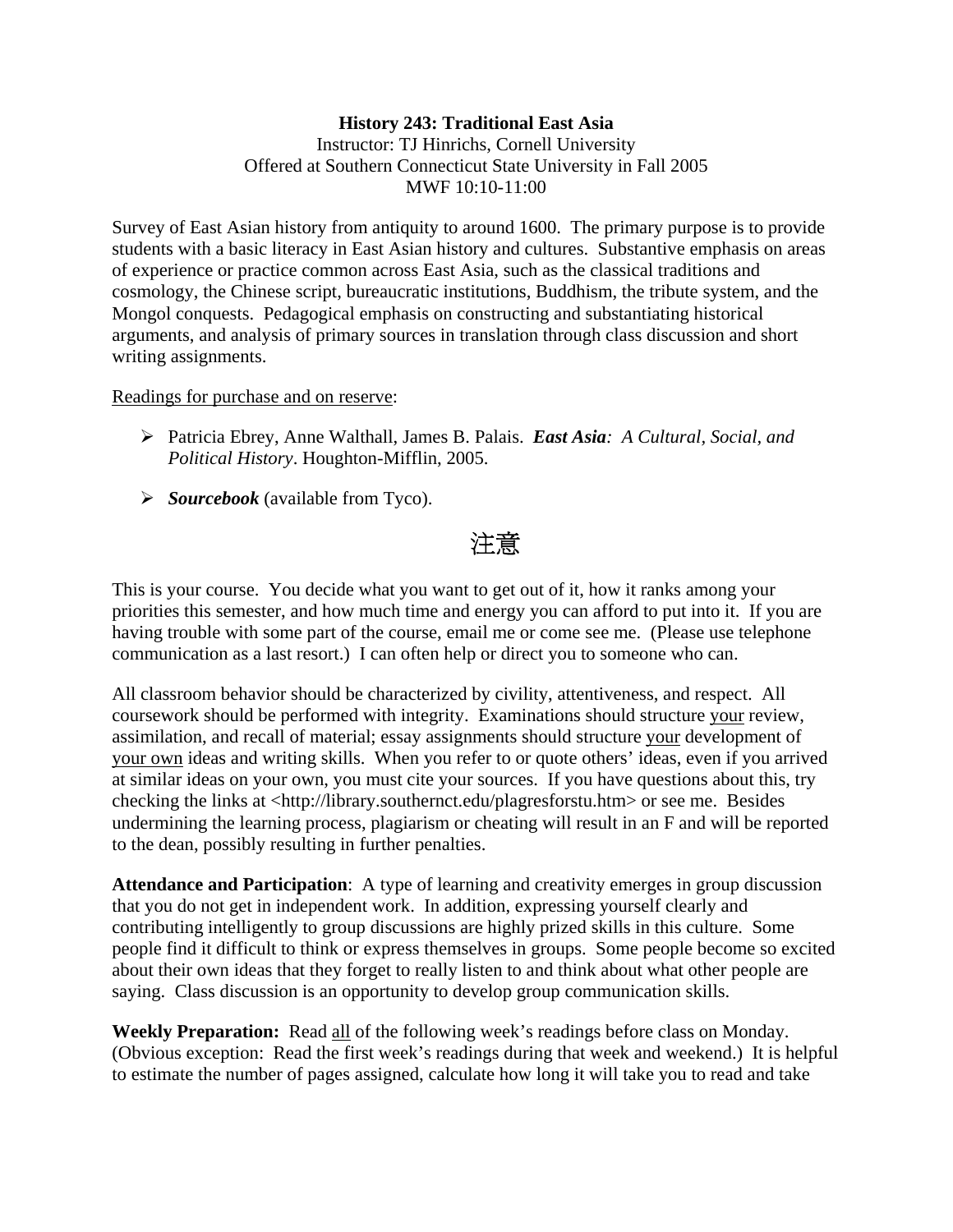notes on it, how long it will take you to prepare for any tests or written assignments, and make sure you leave yourself time to do them.

Check your SCSU email account regularly. If you have trouble doing this from home, do it from a computer at school. I will be sending out essential information via email.

If you find yourself short on time, rather than beginning from the first page assigned and reading as far as you can go, read proactively. Read those sections of the textbook and other secondary readings (including introductory sections to the primary readings) that seem most pertinent to the study guide questions and key words, and give the rest a quick skim. For assignments such as response papers and the debate, prioritize the readings according to what is most important to completing the assignment.

As you read, you may come across words or ideas that you do not understand. For Englishlanguage words, make it a habit to look them up in a dictionary such as <http://www.mw.com/home.htm> and expand your vocabulary. For concepts from East Asian cultures that we are studying for the course, if the explanations in the readings are not clear, ask in class. If you are curious and diligent, you might consider looking up encyclopedia articles on these and on events and people, for example in <http://www.britannica.com/>. Be careful with Wikipedia; it can be unreliable.

Note taking: The act of writing things down will not only give you something to review later, it will reinforce memory. In class, take notes not only on facts and on assignments, but on ideas that sound interesting or important. Remembering and thinking about these ideas will help you with your essays. For secondary readings such as the textbook and introductions to the primary readings, pay particular attention to things that help answer the study guide questions, and to definitions of key words.

#### **Short Quizzes** 10%

Short identifications, ~15 minutes. There will be 3 quizzes; the grade of the lowest (including one missed, or a 0), will be dropped.

#### **Debate** 5% 5%

See Week V.

#### **Response Essays** 20%

Double-spaced typed pages, usually 1-3 paragraphs long, due at the beginning of class on Monday. You are required to do 4 out of 8 response paper assignments, one for each pair, as follows:

**1A** (Week III) or **1B** (Week IV) **2A** (Week VIII) or **2B** (Week IX) **3A** (Week XI) or **3B** (Week XII) **4A** (Week XIV) or **4B** (Week XV)

Late essays that are the first in a group (1A, 2A, 3A, 4A) will be not be accepted. Those that are second in a group (1B, 2B, 3B, 4B) will not be accepted without a formal excuse, such as a doctor's note.

*cont.*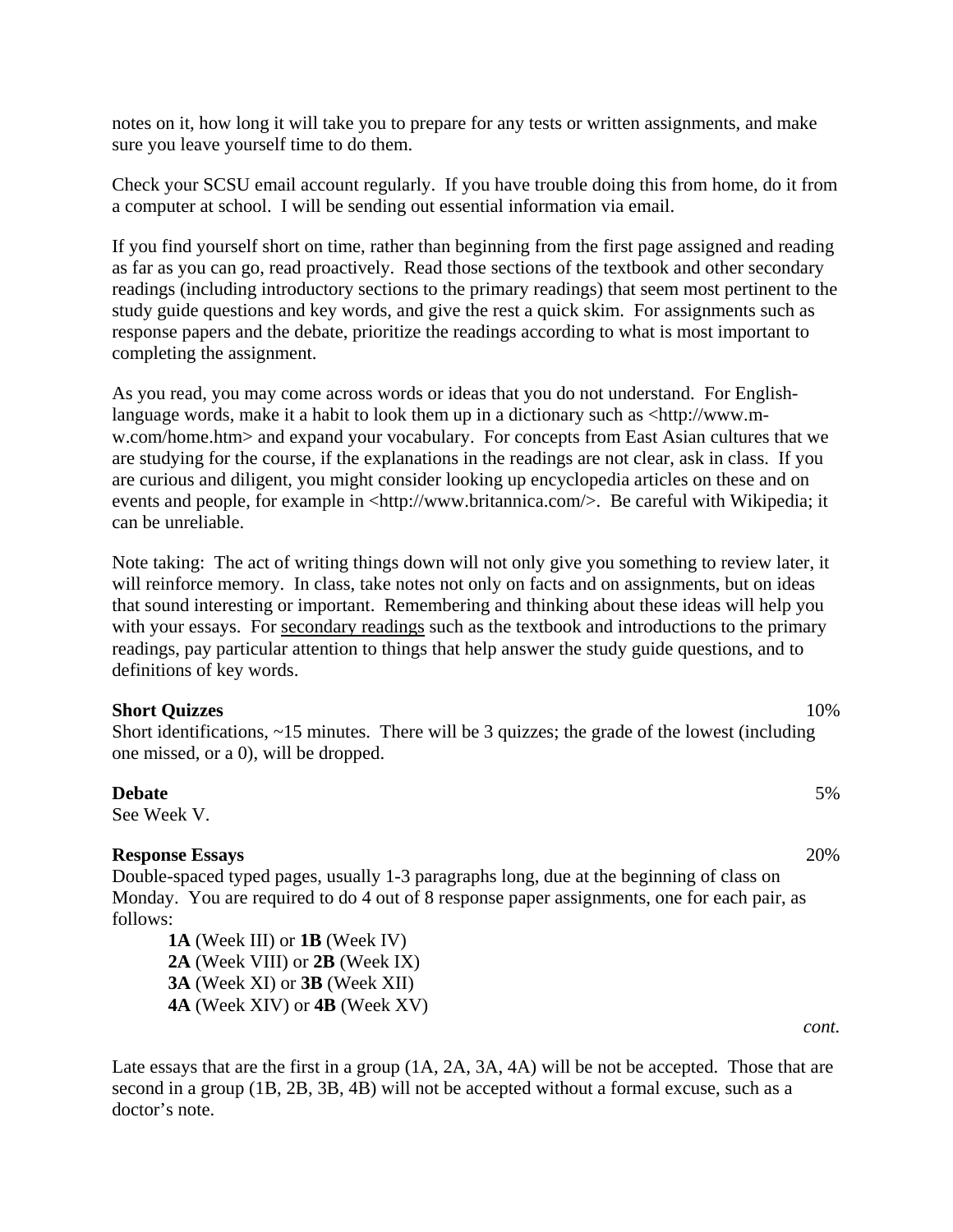Writing takes you deeper into a question than contemplation or talking can. This small preparation greatly enhances the quality of class discussion. For people who have trouble writing, this is an opportunity to work on it in small, less daunting pieces.

Assignments need to be readable. These assignments will be explained on the Friday before they are due by email and in class. On Monday, students will read each others' essays and give each other feedback. While these will not be graded strictly, they will help you to prepare for your exam essays, which I will grade. Take them seriously!

### **Response Essay Feedback** 5%

Students giving feedback will write their names on their partners' assignment, and will be given credit for giving feedback. Feedback will be on both assignment content and on writing. Feedback should always be CONSTRUCTIVE!! Think about how you can give the feedback in a way that helps your partner improve. Do not be afraid to point it out if your partner is missing the point of something or is using an ungrammatical construction.

### **Midterm Examination** 20%

To schedule a makeup for a missed midterm examination, bring me a formal excuse, such as a doctor's note.

# **Final Exam** 40%

# **Key to Citation Abbreviations**

- *CC*: *Chinese Civilization: A Sourcebook*, 2nd. Ed., Ebrey, Patricia, ed. New York: The Free Press, 1993.
- *SCT* **Vol. I**: *Sources of Chinese Tradition*, Vol. 1: *From Earliest Times to 1600*. Eds. William Theodore de Bary and Irene Bloom. New York: Columbia University Press, 2000.
- *SKT* **Vol. I**: *Sources of Korean Tradition*, Vol. 1: *From Early Times Through the Sixteenth Century*. Edited by Peter H. Lee, et. al. New York : Columbia University Press, 1997.
- *SJT* **Vol. I**: *Sources of Japanese Tradition*, Vol. 1: *From Earliest Times to 1600*. Ed., by Wm. Theodore de Bary, et. al. New York : Columbia University Press, 2001.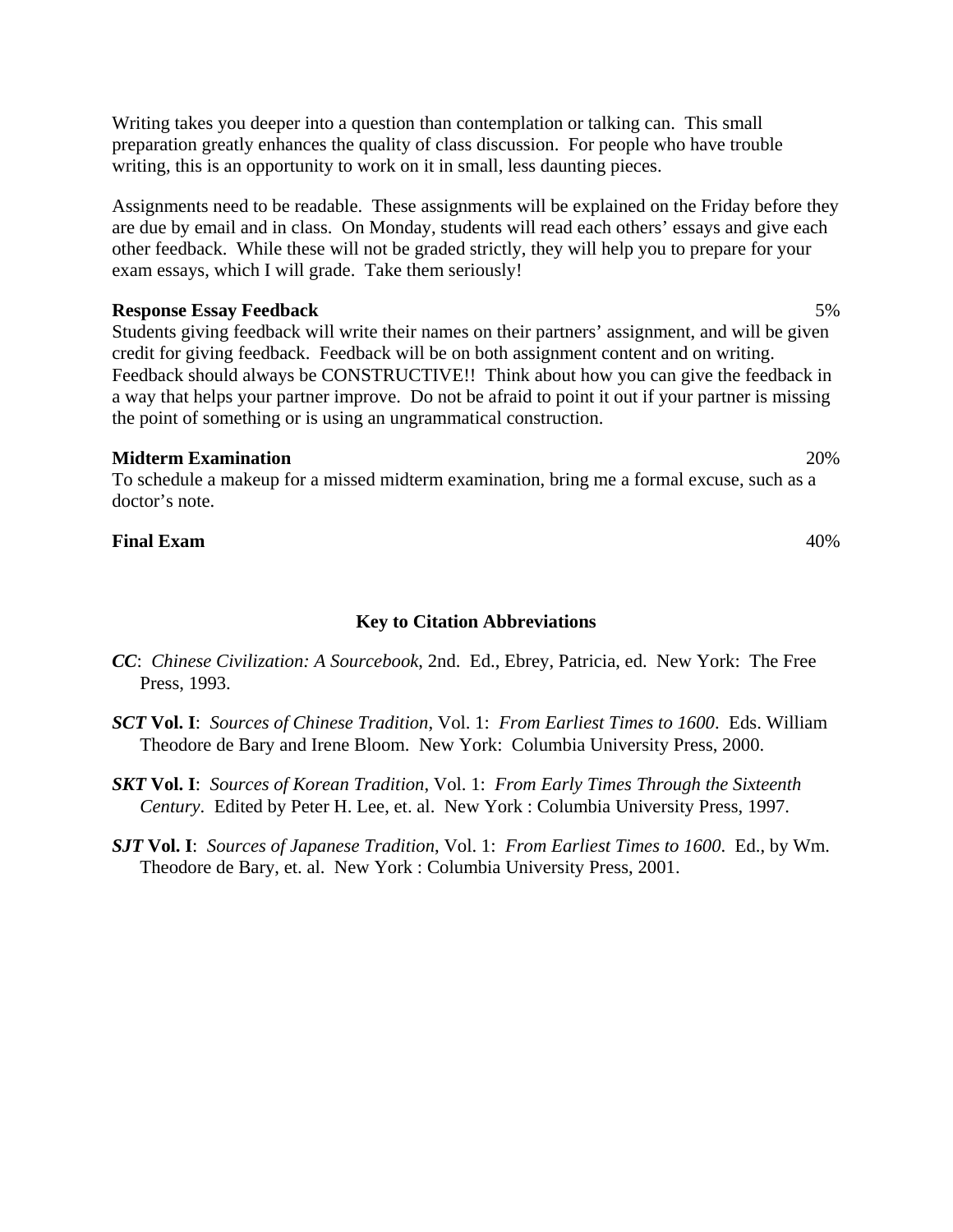# 東亞

# **I. Introduction: What is East Asia?**

The Eurasian continent is usually divided between Europe and Asia. Why? What is East Asia? What are the major political units that divide it today? What holds these together (as East Asia)? What divides them (besides national boundaries)?

# Readings

*Sourcebook*:

Optional: Eric Hobsbawm, "The Curious History of Europe," *On History*, (New York: The New Press, 1997), pp. 217-227.

Optional: Thomas Bartlett, "Implications of the name Da Qin in Chinese," submitted to H-ASIA <H-ASIA@H-NET.MSU.EDU>, August 19, 2000.

*East Asia*: "Connections: The Prehistory of East Asia," "Early Korea" (through "Geography of the Korean Peninsula"), "Early State and Society in Japan" (through "The Geography of the Japanese Archipelago"), pp. 3-9, 116-117, 137-138.

# Classes

| 1. Introduction to Course, Pedagogical Goals   | August 29   |
|------------------------------------------------|-------------|
| 2. Geography and History (Space and Time)      | August 31   |
| 3. Peoples and Archaeology (Bodies and Things) | September 2 |

# **II. East Asian Cultures**

Again, what is East Asia? What cultural features are distinctive to it, and what divides it?

# Readings

*East Asia*: "China in the Bronze Age" (through "Developments Outside the Shang Core"), "Early Korea" ("Bronze Age Culture"), "Early State and Society in Japan" (through "Ancient Religion"), "Material Culture: Writing Japanese," [hangul chart] pp. 10-19, 117-119, 138- 141, 200, 298.

*Sourcebook*: "Invention of the Korean Alphabet," *SKT* Vol. I, pp. 294-296.

- 4. Writing Systems and Languages September 7
- 5. Quiz September 9 Preview: The Rise and Decline of the Zhou Order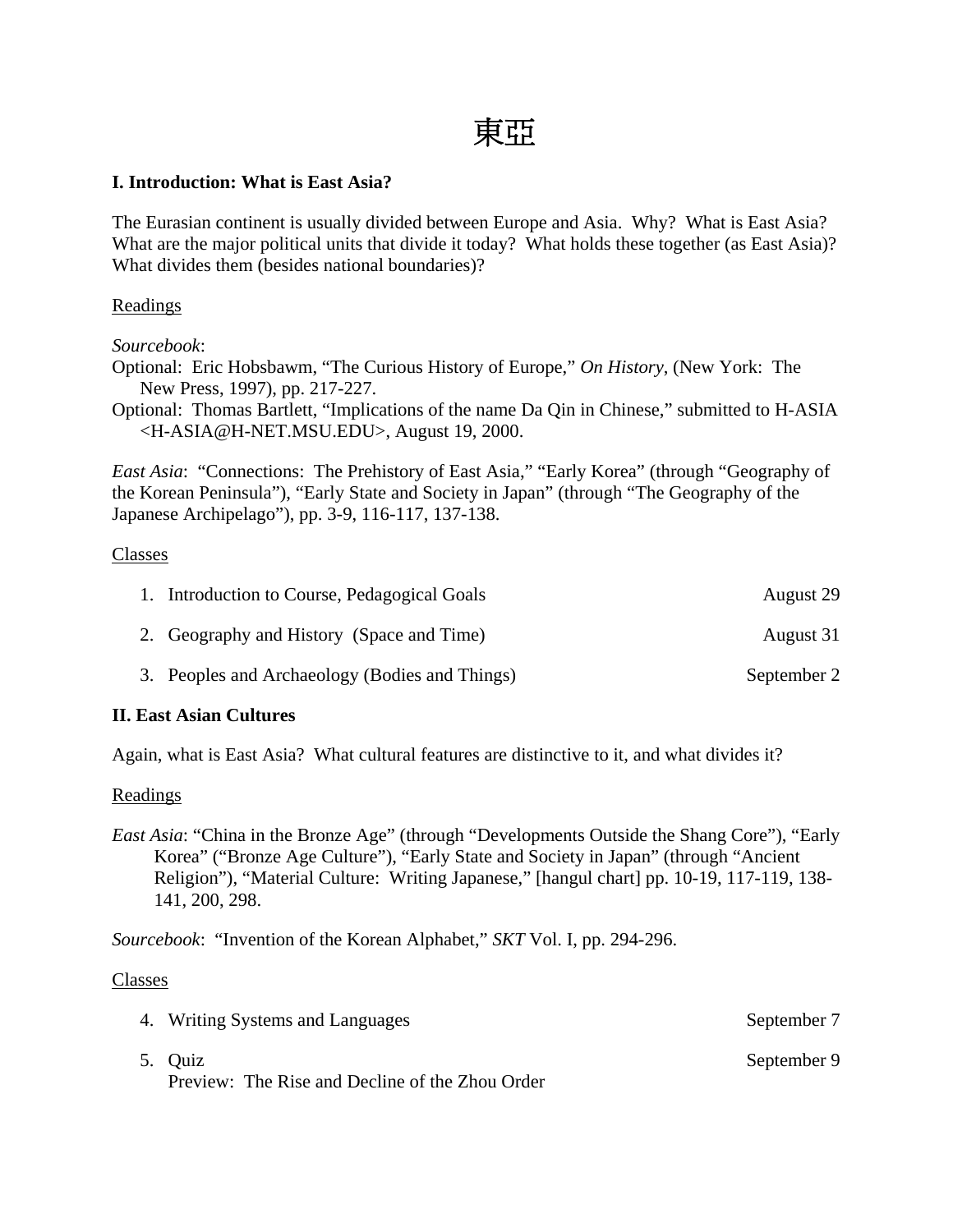# **III. The Zhou Order**

China's Zhou period is considered a golden age throughout East Asia, one to which, through the ages, people looked for models of morality and governance. What were the models of morality and governance associated with this age? This image of the Zhou as a golden age was especially developed by Confucius and his followers, responding to an age that they saw as in decline from their great past. How did Confucius diagnose and seek to treat the problems of his day? How do his responses differ from those of Mozi?

# Readings

*East Asia*: "The Western Zhou Dynasty," "Philosophers and Warring States" (through "Mozi"), pp. 19-34.

*Sourcebook*: "Classical Sources of Chinese Tradition," "Confucius and the Analects," "Mozi: Utility, Uniformity, and Universal Love," *SCT* Vol. I, pp. 24-76.

# Classes

| 6. Response Paper 1A<br>Mandate of Heaven, Cosmic Order, and De | September 12 |
|-----------------------------------------------------------------|--------------|
| 7. Confucius and Mozi                                           | September 14 |
| 8. Preview: Warring States                                      | September 16 |

# **IV. Warring States and Contending Schools I: From Human Nature to the World**

As the Zhou world broke apart into warring states, what new questions emerged? What different sorts approaches to these questions were developed by later Confucians and others?

Readings

*East Asia*: "Mencius" to end of chapter, pp. 34–42.

*Sourcebook*: "The Way of Laozi and Zhuangzi," "The Evolution of the Confucian Tradition in Antiquity," "Legalists and Militarists," *SCT* Vol. I, pp. 77-223.

| 9. Response Paper 1B<br>The Problem of Human Nature | September 19 |
|-----------------------------------------------------|--------------|
| 10. Shaping Society/Polity (Non-Action?)            | September 21 |
| 11. Preview: Debate Assignments                     | September 23 |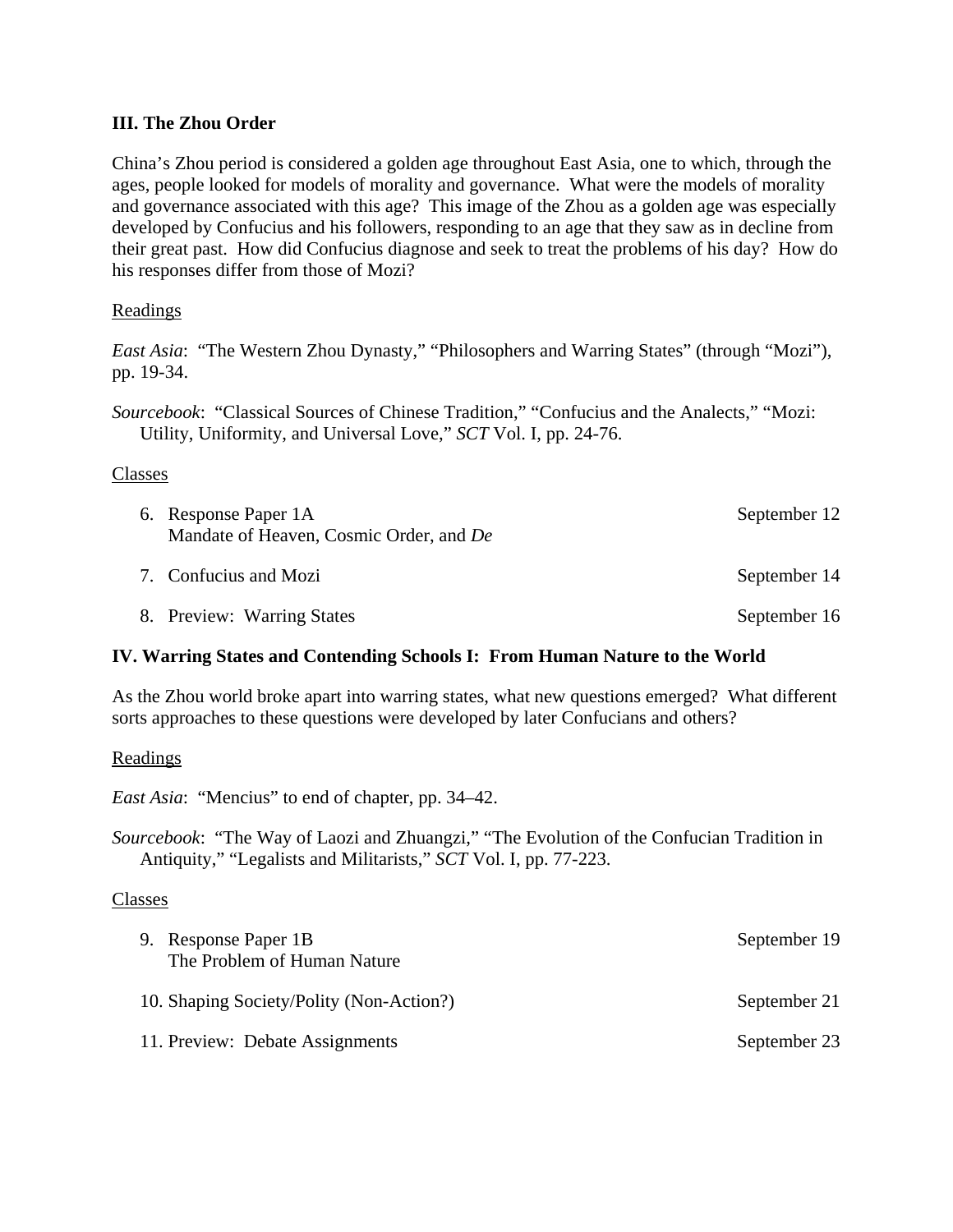# **V. Warring States and Contending Schools II: Debate**

What are the key issues for warring states rulers? What are the key issues for the major thinkers and advisers of the period? What different kinds of worlds are they hoping to create? How does your philosopher (assigned for the debate) fit into these debates? What is he trying to persuade rulers to do, and how is he going about selling his ideas to them? Prepare some key quotes to produce during the debate. More thorough preparation would include reading other philosophers' writings, anticipating their arguments, and developing rebuttals.

Debate Roles: Confucius, Mozi, Laozi, Zhuangzi, Mencius, Xunzi, Guanzi, Lord Shang, Han Feizi, Li Si, Sunzi, King of Qi

### Classes

| 12. Debate Preparation                                       | September 26 |
|--------------------------------------------------------------|--------------|
| 13. Debate                                                   | September 28 |
| 14. Debate Recap<br>Preview: Bureaucratic Empire & Cosmology | September 30 |

# **VI. Qin-Han Bureaucratic Empire: Confucianism, Law, Cosmology**

The Qin and Han saw the emergence of new political forms and theories of cosmology that not only remained influential in East Asian governance until the fall of the last imperial dynasty in 1911, they continue to inform religion, medicine, martial arts, and divination throughout East Asia today.

What new institutions and approaches to governance did the Qin introduce and bequeath to the Han? What was the problem of the Xiongnu, and in what ways did policy advisers disagree over appropriate responses? (In what ways do their positions also reveal different views of empire and governance?) What new theories of imperial rule and governance were introduced by Dong Zhongshu and Emperor Wu? What is the new cosmology that both undergirded these new imperial regimes and new understandings of the body and medicine?

# Readings

*East Asia*: "The Founding of the Bureaucratic Empire," pp. 43-64.

# *Sourcebook*:

"Penal Servitude in Qin Law," "The Debate on Salt and Iron," *CC*, pp. 51-53, 60-63.

"The Medical Microcosm," "The Imperial Order and the Han Synthesis," "Han Views of the Universal Order," *SCT* Vol. I, pp. 273-278, 283-310, 346-352.

| 15. Quiz: Cosmology                                            | October 3 |
|----------------------------------------------------------------|-----------|
| 16. Dong Zhongshu's synthesis                                  | October 5 |
| 17. Preview: Political Division and Basic Concepts of Buddhism | October 7 |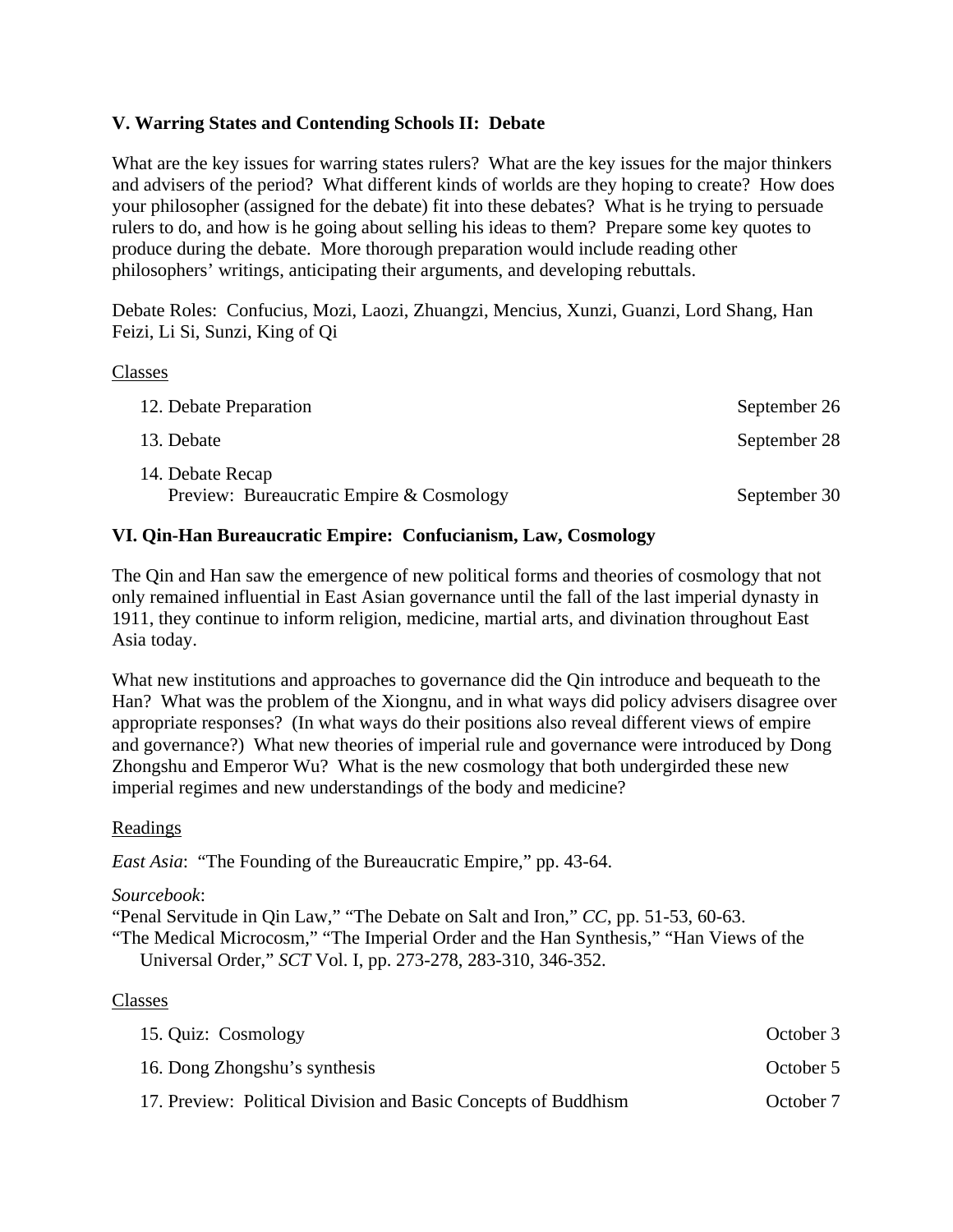# **VII. Buddhism I: Conflict, Adaptation, Accommodation**

Where did Buddhism come from and when and how did it enter China, Korea, and Japan? What are the basic ideas and practices of Buddhism? In what ways did these conflict with earlier Chinese, Korean, and Japanese values? To what extent was it an issue that Buddhism was non-Chinese/Korean/Japanese? What strategies did Buddhists use to overcome these obstacles to acceptance? What did various people in East Asia find attractive in Buddhism? How did this differ between China, Korea, and Japan?

# Readings

*East Asia*: "Buddhism in India and Its Spread Along the Silk Road," "Political Division in China and the Spread of Buddhism," pp. 65-87.

# *Sourcebook*:

"The Introduction of Buddhism," "The Parable of the Burning House," "Buddhism's Assimilation to Tang Political Culture," *SCT* Vol. I, pp. 415-432, 448-450, 476-480. Albert Welter, "Buddhist Ritual and the State," *RCP*, pp. 390-396. "The Introduction of Buddhism," *SKT* Vol. I, pp. 34-55. "Nara Buddhism," *SJT* Vol. I, pp. 100-121.

# Classes

| 18. Quiz: Buddhist Concepts<br><b>Objections to Buddhist Practices and Ideas</b> | October 10 |
|----------------------------------------------------------------------------------|------------|
| 19. Local Accommodations                                                         | October 12 |
| 20. Preview: The Tang Empire and Inner Asia                                      | October 14 |

# **VIII. The Tang Empire and Cosmopolitan East Asia**

In these readings, concentrate on areas of cultural exchange. What were the relationships between Tang, Inner Asia, Korea, Japan, and Vietnam? What made Tang administrative forms, writing, and poetry attractive in Korea and Japan? What motivated cultural exchange and adaptation in these various places?

# Readings

*East Asia*: "The Cosmopolitan Empires of Sui and Tang China," "Cultural Contact Across Eurasia," "Early Korea," "Early State and Society in Japan," pp. 88-152.

# *Sourcebook*:

Richard Smith, Chapter 2, "The Place of Barbarians in Chinese History," *Chinese Maps: Images of 'All Under Heaven'*, (Hong Kong: Oxford University Press, 1996), pp. 7-22.

"Chinese Thought and Institutions in Early Japan," *SJT* Vol. I, pp. 63-99.

"Political Thought," "Confucian Political Thought," "Confucian Learning," "Chinese Learning and the Growth of the Educated Class," *SKT* Vol. I, pp. 21-22, 63-69.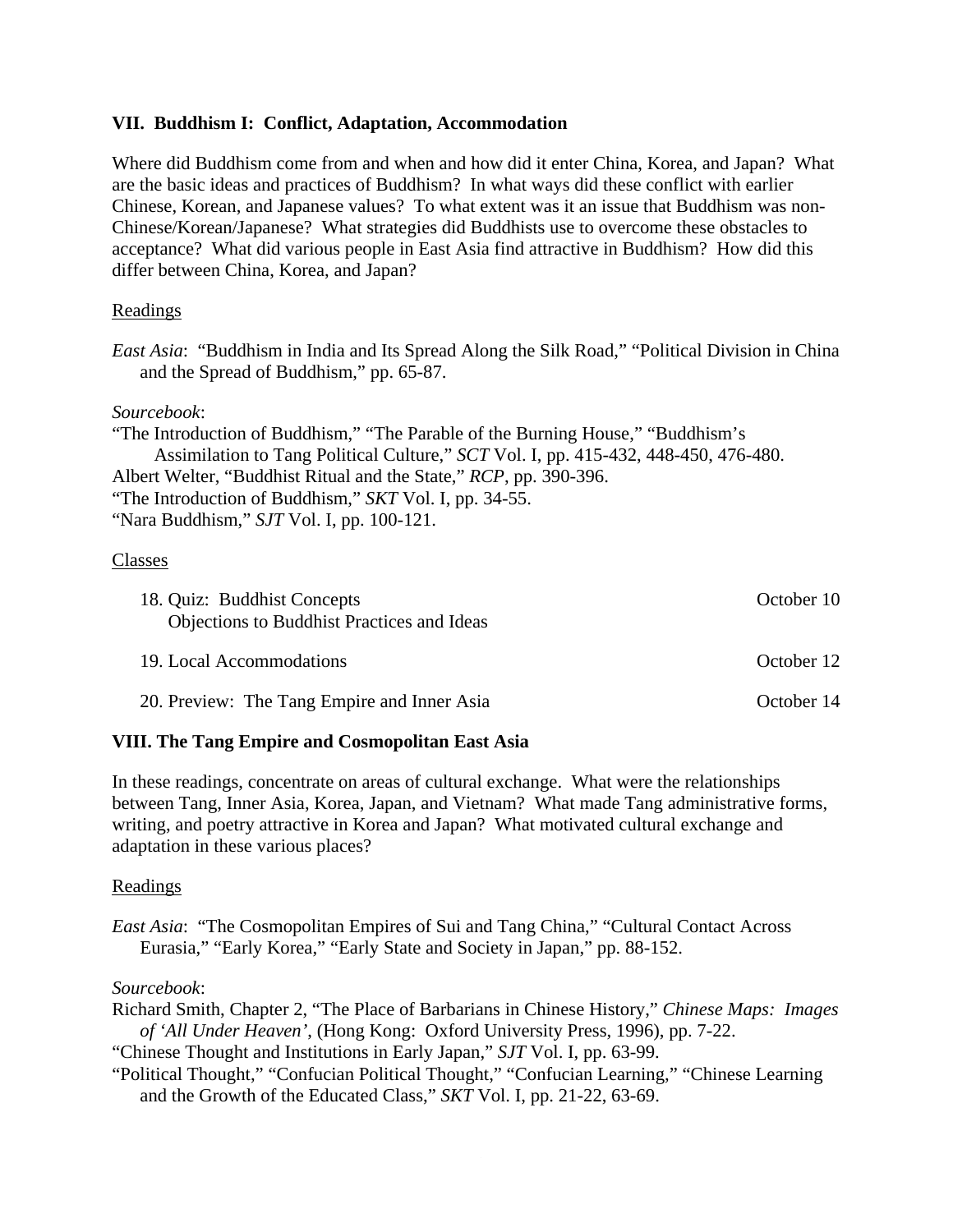## Classes

| 21. Response Paper 2A<br>The Tribute System                           | October 17 |
|-----------------------------------------------------------------------|------------|
| 22. Korean and Japanese Adaptations of Tang Models                    | October 19 |
| 23. Preview: Overview of Pure Land, Meditation, and Esoteric Buddhism | October 21 |

# **IX. Buddhism II: New Schools, Popularization, and Transformation**

What are the major practices and ideas associated with Pure Land, Meditation School, and Esoteric Buddhism? With which groups of people in China, Korea, and Japan, were these types of Buddhism popular? What about these types of Buddhism appealed to them? In what ways did they transform them?

# Readings

*Sourcebook*:

- "Schools of Buddhist Practice The Pure Land School," "The Meditation School" ("The Platform Sutra of the Sixth Patriarch," "Anecdotes of Master Caoshan," "Miracles of Guanyin"), "Emperor Wuzong's Edict on the Suppression of Buddhism," *SCT* Vol. I, pp. 481-483, 491-504, 509-514, 531-536, 585-586. — 25 *pp*
- "Belief in Pure Land," "Establishment of the Meditation School," "Geomancy," "Resurgence of Buddhism," "Publication of the *Tripitaka*," "Chinul and the Chogye School," *SKT* Vol. I, pp. 101-105, 120-135, 224-226, 228-233, 237-239. — 30 *pp*
- "Kûkai and Esoteric Buddhism," "The Spread of Esoteric Buddhism," "Amida, the Pure Land, and the Response of the Old Buddhism to the New," "Zen Buddhism," *SJT* Vol. I, pp. 153- 164, 175-184, 211-222, 306-316. — 40*pp*
- "Religious Epic" ("Mulian Rescues His Mother"), *Sources of Chinese Tradition* Vol. 2: *From 1600 Through the Twentieth Century*, 2nd Edition, comp. William Theodore de Bary and Richard Lufrano, (New York: Columbia University Press, 2000), pp. 93-104. — 15 *pp*

| 24. Response Paper 2B<br>Pure Land              | October 24 |
|-------------------------------------------------|------------|
| 25. The Meditation School and Esoteric Buddhism | October 26 |
| 26. The Buddhist Hells and Funerary Rites       | October 28 |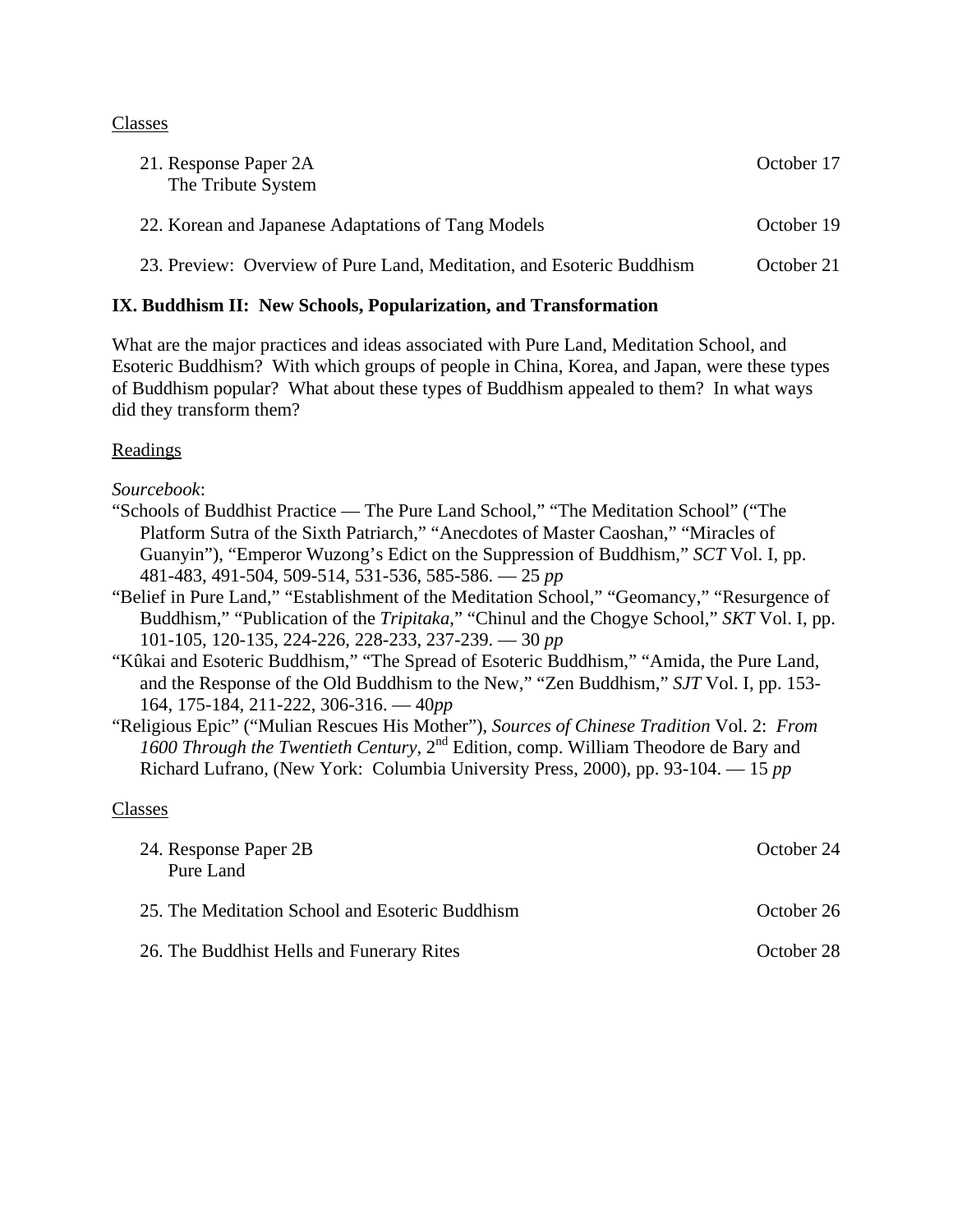# **X. Synthesis and Consolidation**

## Classes

| 27. Last Questions                      | October 31 |
|-----------------------------------------|------------|
| 28. Midterm                             | November 2 |
| 29. Preview of the Tang-Song Transition | November 4 |

# **XI. Transformations of Chinese Society**

This week we will look at major transitions in Chinese society that occurred roughly between the eighth and thirteenth centuries, and which consolidated under the Ming (1368-1644). The readings cover a confusing mass of political figures and events. We will pull this together in class. In your readings, focus on these trends. How do they relate to each other?

• the fall of the old aristocratic families and the rise of the gentry class,

- the rise of Neo-Confucianism and the examination system of official recruitment,
- the formation of institutions of local governance and local elite leadership,

• the shift of the empire's cultural and economic centers from the northern plains to the Jiangnan ("South of the [Yangzi] River") region,

- commercialization, urbanization, and popular culture
- the spread of printing and literacy
- the rise of lineages and the spread of Confucian family rituals, and

• restrictions on women's property ownership, footbinding, the confinement of elite women to the inner quarters, and the valorization of female chastity.

# Readings

*East Asia*: "China Among Equals," "The Ming Empire in China," pp. 153-175, 269-289. — 40 *pp*

# *Sourcebook*:

"Zhu Xi's Neo-Confucian Program," *SCT*, Vol. I, pp. 720-725, 730-731, 737-751. — 20 *pp*

"Women and the Problems They Create," "The Attractions of the Capital," "Village Ordinances," "Commercial Activities," "What the Weaver Said," "Concubines," "Widows Loyal Unto Death," *CC*, pp. 164-168, 178-185, 211-222, 245-255. — 30 *pp*

| 30. Response Paper 3A                         | November 7  |
|-----------------------------------------------|-------------|
| Chinese Gentry, Local Society, and Urban Life |             |
| 31. Family and Women                          | November 9  |
| 32. Preview: Steppe Nomads and Genghis Khan   | November 11 |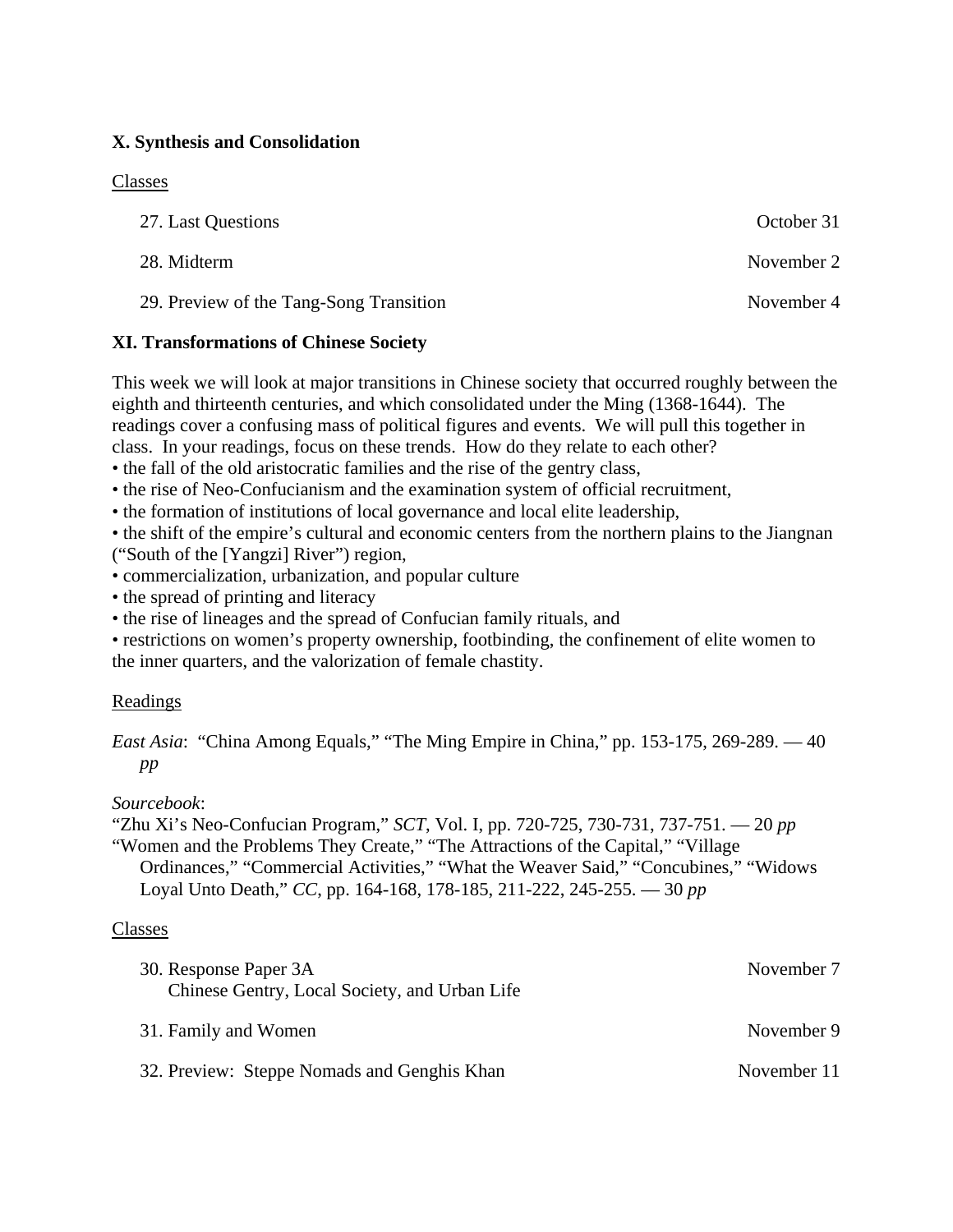# **XII. Mongol Empire**

In the thirteenth and fourteenth centuries, the Mongol Genghis (a.k.a. Chinggis) Khan and his descendants conquered and ruled over the most extensive empire the world has ever known, including China and Korea. Genghis Khan has been characterized both as a genius of strategy and tactics, and as cruel and barbaric. The Mongols' impact on the lands they conquered and fought has been characterized as ruinous, with wholesale slaughter of civilians as well as opposing armies, and the destruction of essential infrastructures such as irrigation systems, setting back the economies and cultures of regions for centuries. Mongol rule has also been characterized as a *Pax Mongolica* — as tolerant to trade, travel, and to diverse religions and cultures, fostering exchanges of all sorts across the Eurasian continent. What can we make of such contradictory assessments?

### Readings

*East Asia*: "Meeting New Challenges," "China and Korea Under Mongol Rule," pp. 225-251. — 25 *pp*

#### *Sourcebook:*

- Sandra Aili Green, "Tracing Muslim Roots: A Brief History of the Hui," *Education About Asia*  Vol. 10, No. 1 (Spring 2005):34-35.
- *The Secret History of the Mongols: The Life and Times of Chinggis Khan*, trans, Urgunge Onon, (Richmond, Surrey: Curzon, 2001), pp. 226-262. — 30 *pp*
- Li Chih-ch'ang (1193-1278), *The Travels of an Alchemist: The Journey of the Taoist Ch'angch'un from China to the Hindukush at the Summons of Chingiz Khan Recorded by His Disciple Li Chih-ch'ang*, trans. By Arthur Waley, (London: Routledge, 1931), pp. 43-46, 100-104, 111-120. — 15 *pp*
- Marco Polo (1254-1323?), *The Description of the World*, trans. A. C. Moule and Paul Pelliot, (London: Routledge, 1938), pp. 192-204. — 10 *pp*
- "Relations with the Mongols," *SKT*, Vol. I, pp. 200-205. 5 *pp*

#### Classes

| November 14 |
|-------------|
| November 16 |
| November 18 |
|             |

# **XIII. Transformations of Japanese Society: Preview (Thanksgiving Week)**

#### Classes

36. Preview: Heian Court Culture November 21